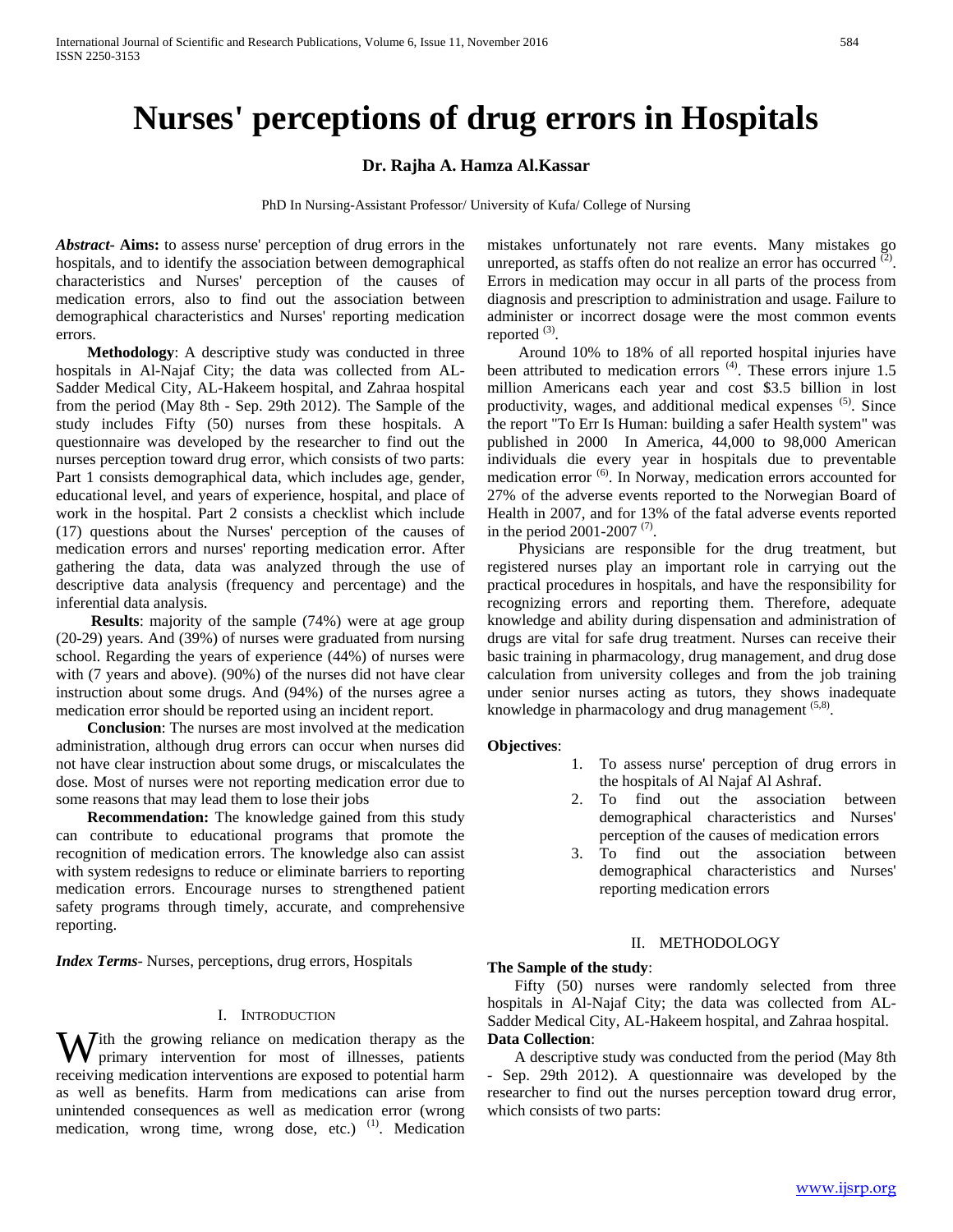- **Part 1:** consists demographical data which includes age, gender, educational level, years of experience, hospital and place of work in the hospital
- Part 2: consists a check-list which include (17) questions about the Nurses' perception of the causes of medication errors and nurses' reporting medication error**.**

## **Data analysis:**

 After gathering the data, data were analyzed through the use of descriptive data analysis (frequency and percentage) and the inferential.





**Figure (1) the age group of nurses in the study sample**



**Figure (2) the gender of nurses in the study sample**



**Figure (3) the educational level of the study sample**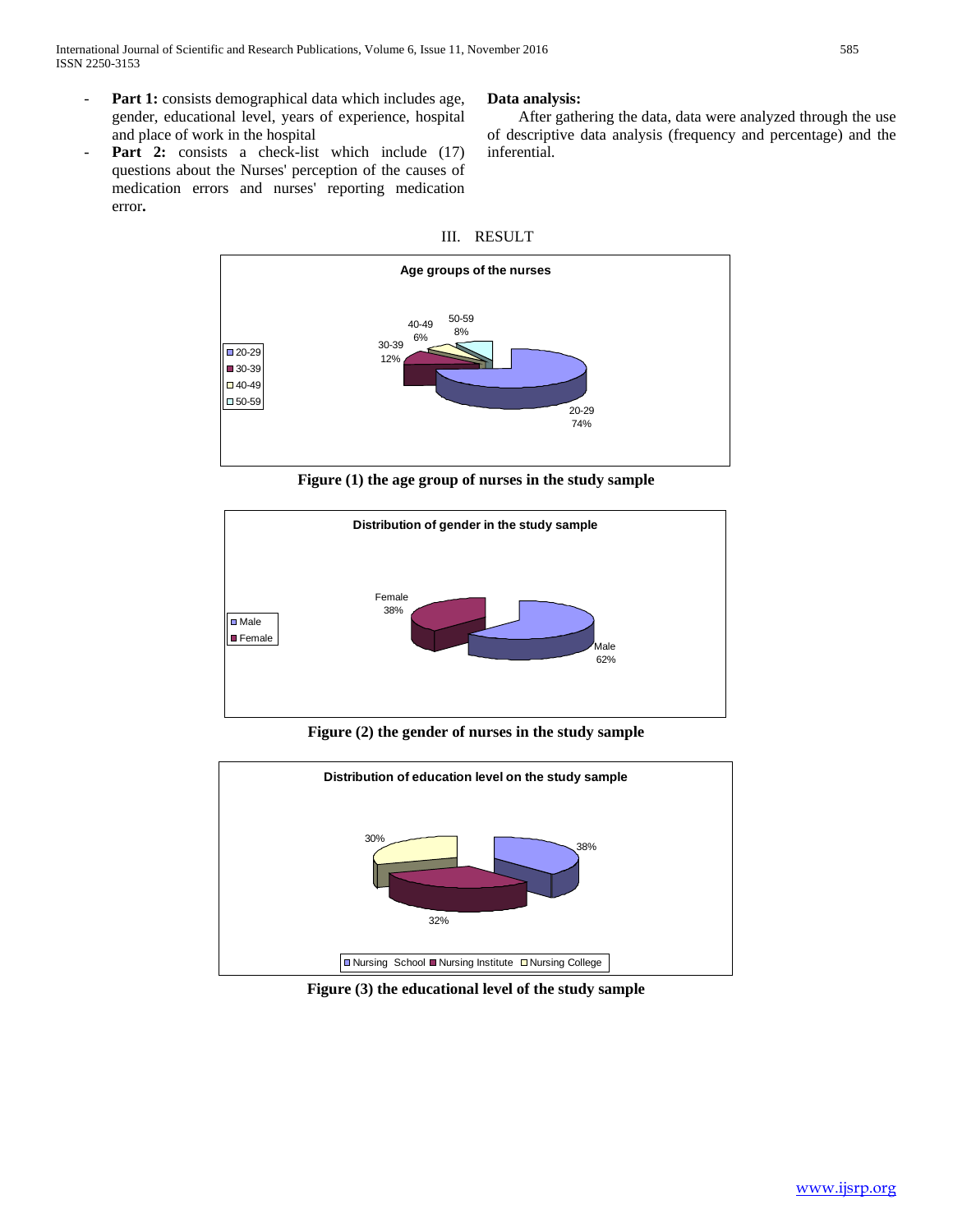

**Figure (4) the years of experience of nurses in the study sample**



**Figure (5) distribution of nurses in the hospital**

 These figures shows that about (74%) of the nurses were at age group (20-29) years, and (62%) of them were male, (38%) of the nurses in the study were graduated from school of nursing,

and most of the nurses were with more than 7 years of experience. In addition that, most of the nurses (58%) working in Al Sader Medical city hospital in Al Najaf Al Ashraf.

| # | Nurses' perception of the causes of medication errors                                                           | <b>Yes</b> | $\frac{0}{0}$ | No | $\frac{0}{0}$ |
|---|-----------------------------------------------------------------------------------------------------------------|------------|---------------|----|---------------|
|   | Drug's error occur when the physician's writing on the doctor order<br>form is difficult to read                | 35         | 70            | 15 | 30            |
|   | Drug errors occur when nurses are distracted by other patients,<br>coworker                                     |            | 66            | 17 | 34            |
|   | Drug errors occur when nurse are did not give the drug to patient on<br>time                                    |            | 70            | 15 | 30            |
|   | Drug errors occur when nurses are tired and exhausted                                                           | 35         | 70            | 15 | 30            |
|   | Drug errors occur when there is confusion between 2 drugs with<br>similar names                                 |            | 68            | 16 | 32            |
|   | Drug errors occur when nurses did not have clear instruction about<br>some drugs                                |            | 90            | 5  | 10            |
|   | Drug errors occur when the physician prescribed the wrong dose                                                  |            | 84            | 8  | 16            |
|   | Drug errors occur when the nurse fails to check the patient's name with<br>the medication administration record | 41         | 82            | 9  | 18            |
|   | Drug errors occur when the nurse miscalculates the dose                                                         |            | 86            | 7  | 14            |
|   | Drug errors occur when the medication labels are damaged                                                        |            | 72            | 14 | 28            |
|   | Drug errors occur when the nurse sets up or adjusts an infusion device<br>incorrectly                           | 44         | 88            | 6  | 12            |

 Table (1) shows the distribution of number and percentage of nurse's response to the questions about nurses' perception of the causes of medication errors. (90%) of the nurses agree that drug error occur when nurses did not have clear instruction about

some drugs, (88%) of the nurses found that drug errors occur when the nurse sets up or adjusts an infusion device incorrectly. While (86%) answer was yes to the question about drug errors occur when the nurse miscalculates the dose.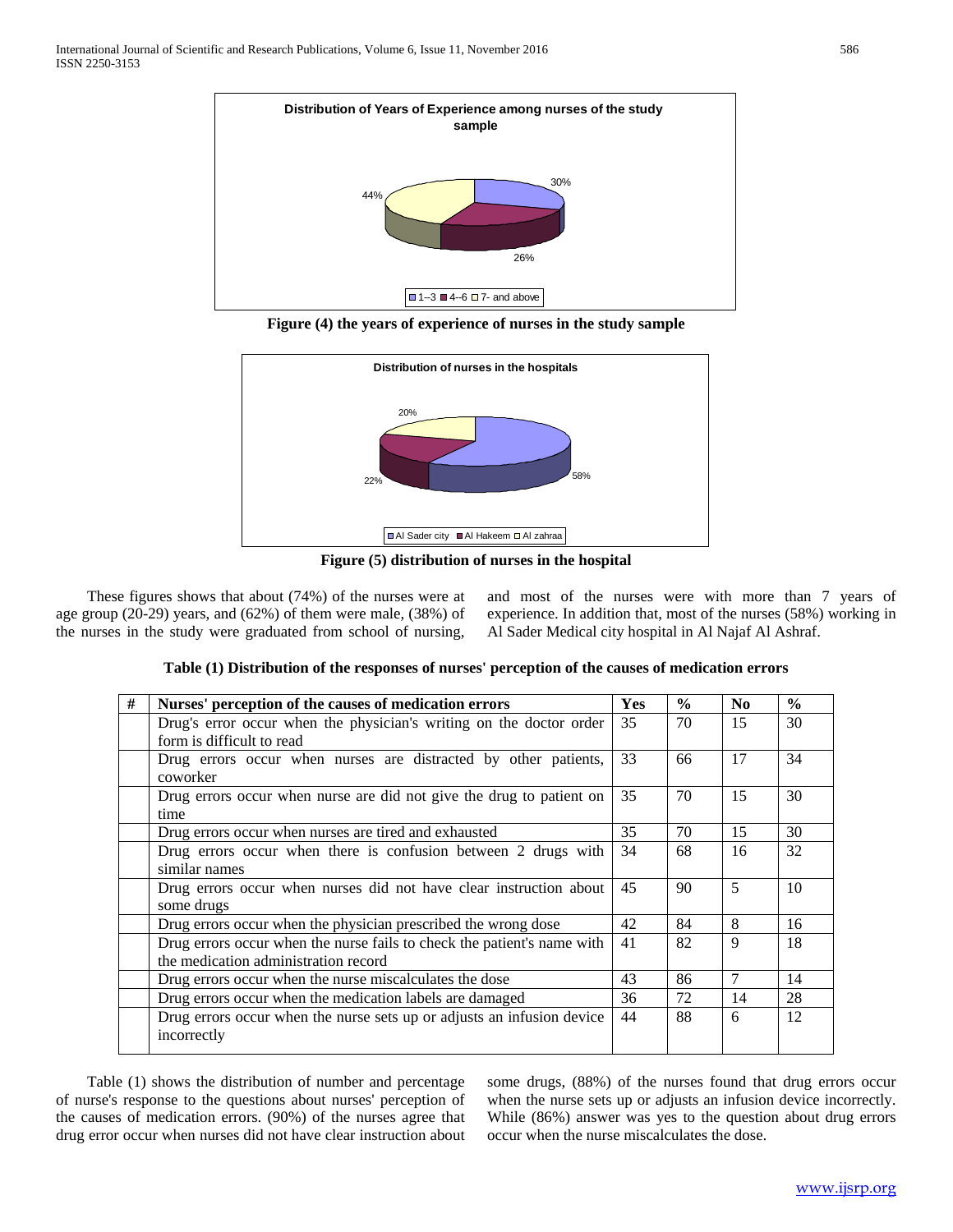| #              | <b>Nurses' reporting medication errors</b>                      | Yes | $\frac{6}{9}$ | $\mathbf{N}\mathbf{0}$ | $\frac{6}{9}$ |
|----------------|-----------------------------------------------------------------|-----|---------------|------------------------|---------------|
|                | I am usually sure what constitutes a medication error           | 44  | 88            | 6                      | 12            |
| $\mathcal{D}$  | I am usually sure when a medication error should be reported    | 47  | 94            | $\mathcal{R}$          | 6             |
|                | using an incident report                                        |     |               |                        |               |
| $\mathcal{E}$  | Some medication errors are not reported because nurses are      | 24  | 48            | 26                     | 52            |
|                | afraid of the reaction they will receive from the nurse manager |     |               |                        |               |
| $\overline{4}$ | Some medication errors are not reported because nurses are      | 29  | 58            | 21                     | 42            |
|                | afraid of the reaction they will receive from their peers       |     |               |                        |               |
|                | Have you ever failed to report a drug error because nurses did  | 24  | 48            | 26                     | 52            |
|                | not think the error was serious to warrant reporting?           |     |               |                        |               |
| -6             | Have you ever failed to report a medication error because you   | 22  | 44            | 28                     | 56            |
|                | were afraid you might be subject to disciplinary action or even |     |               |                        |               |
|                | lose your job?                                                  |     |               |                        |               |

## **Table (2) Distribution of nurses' reporting medication errors**

 Table (2) shows the distribution of number and percentage of nurse's response to questions about nurses' reporting medication errors. (94%) of the nurses agree that they usually sure when a medication error should be reported using an incident report**.** In addition, about 88% of the nurses shows that they usually sure what constitutes a medication error**.** On other hand, only 58% of the nurses in the study agree that some medication errors are not reported because nurses are afraid of the reaction they will receive from their peers

| Table (3) Association between nurses' responses toward their perception of the causes of medication errors and their |  |
|----------------------------------------------------------------------------------------------------------------------|--|
| demographical data                                                                                                   |  |

|               | Nurses' perception of the causes of medication errors |      |                  |                  |              |
|---------------|-------------------------------------------------------|------|------------------|------------------|--------------|
| Variables     |                                                       | Good | fair             | Poor             | P. Values    |
| Age in years: | 20-29                                                 | 27   | 9                | 1                | Sig.: 0.002  |
|               | 30-39                                                 | 5    | 1                | $\boldsymbol{0}$ | S            |
|               | 40-49                                                 |      | $\boldsymbol{0}$ | $\overline{2}$   |              |
|               | 50-59                                                 | 3    | 1                | $\boldsymbol{0}$ |              |
|               | Total                                                 | 36   | 11               | 3                |              |
| Gender        | Male                                                  | 25   | $\overline{4}$   | $\overline{2}$   | Sig.: 0.139  |
|               | Female                                                | 11   | 7                | 1                | <b>NS</b>    |
|               | Total                                                 | 36   | 11               | 3                |              |
| Educational   | Nursing School                                        | 12   | 5                | $\overline{2}$   | Sig. : 0.134 |
| level         | Nursing Institute                                     | 12   | 3                | 1                | <b>NS</b>    |
|               | College of nursing                                    | 12   | 3                | $\theta$         |              |
|               | Total                                                 | 36   | 11               | 3                |              |
| of<br>Years   | $1-3$                                                 | 12   | 3                | $\boldsymbol{0}$ | Sig.: 0.166  |
| experience    | $4-6$                                                 | 8    | 5                | $\boldsymbol{0}$ | <b>NS</b>    |
|               | 7- and above                                          | 16   | 3                | 3                |              |
|               | Total                                                 | 36   | 11               | 3                |              |
| Place of work | Al Sader city                                         | 25   | $\overline{4}$   | $\boldsymbol{0}$ | Sig.: 0.004  |
|               | Al Hakeem                                             | 5    | 3                | 3                | S            |
|               | Al Zahraa                                             | 6    | $\overline{4}$   | $\boldsymbol{0}$ |              |
|               | Total                                                 | 36   | 11               | 3                |              |

 Table (3) reveals that significant relationship between the nurses' age and their level of perception of the cause of drug error, and there was significant relationship between place of

work and there levels of nurses' perception of the cause of drug error.

## **Table (4) relationship between demographical data and Nurses' reporting medication errors**

| Nurses' reporting medication errors |       |           |             |      |                    |  |
|-------------------------------------|-------|-----------|-------------|------|--------------------|--|
| <b>Variables</b>                    |       | Good      | <b>Fair</b> | Poor | <b>Values</b><br>P |  |
| Age in years:                       | 20-29 | n c<br>∠∠ |             |      | Sig.: 0.958        |  |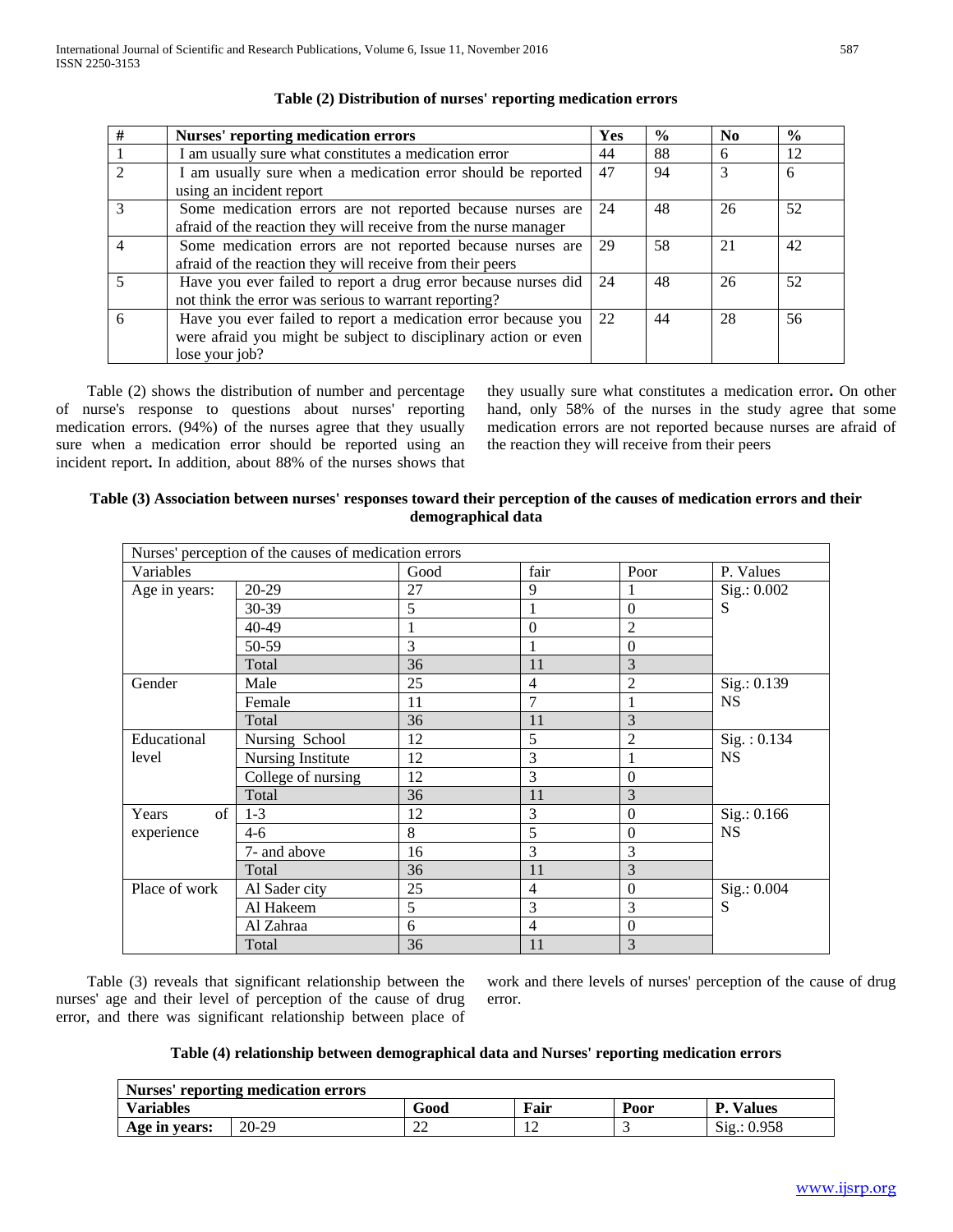|                      | 30-39                  | 4              | $\overline{2}$ | $\Omega$       | <b>NS</b>  |
|----------------------|------------------------|----------------|----------------|----------------|------------|
|                      | 40-49                  | 2              | 1              | $\theta$       |            |
|                      | 50-59                  | $\overline{2}$ | $\overline{2}$ | $\overline{0}$ |            |
|                      | <b>Total</b>           | 30             | 17             | 3              |            |
| Gender               | Male                   | 21             | 8              | 3              | Sig: 0.293 |
|                      | Female                 | 9              | 9              |                | <b>NS</b>  |
|                      | <b>Total</b>           | 30             | 17             | 3              |            |
| <b>Educational</b>   | <b>Nursing Schools</b> | 7              | 11             |                | Sig: 0.47  |
| level                | Nursing Institute      | 10             | 4              | $\mathfrak{2}$ | S          |
|                      | Nursing College        | 13             | $\overline{2}$ | $\theta$       |            |
|                      | <b>Total</b>           | 30             | 17             | 3              |            |
| of<br><b>Years</b>   | $1-3$                  | 10             | 4              | T              | Sig; 0.664 |
| experience           | $4-6$                  | 9              | $\overline{4}$ | $\mathbf{0}$   | <b>NS</b>  |
|                      | 7- and above           | 11             | 9              | $\overline{2}$ |            |
|                      | <b>Total</b>           | 30             | 17             | 3              |            |
| <b>Place of work</b> | Al Sader city          | 21             | 6              | $\overline{2}$ | Sig: 0.076 |
|                      | Al Hakeem              | 6              | $\overline{4}$ |                | <b>NS</b>  |
|                      | Al Zahraa              | 3              | 7              | $\theta$       |            |
|                      | <b>Total</b>           | 30             | 17             | 3              |            |

 Table (4) reveals that significant relationship between the nurses' response levels about reporting medication errors and their educational level.

## IV. DISCUSSION

 Findings reveal that most of the nurses in the present study shows there were different reasons that causes medication errors like drug error occur when there is no clear instruction about some drugs, incorrect sets up or adjusts an infusion device, and miscalculation of the dose. This was supported by the study of Armitage (2008) which reveals that more than half of errors concern incorrect dosage, strength or frequency of medicine, incorrect drugs or failure to administer medication. Other errors relate to wrong quantity, known allergy, patients being given drugs intended for another patient, incorrect labeling, poor storage, and out-of-date stock (2)

 Mayo and Duncan (2004) in their study findings reveal that there are differences in the perceptions of nurses about the causes and reporting of medication errors. Causes include illegible physician handwriting and distracted, tired, and exhausted nurses. Only 45.6% of the 983 nurses believed that all drug errors are reported, and reasons for not reporting include fear of manager and peer reactions <sup>(9)</sup>. While Gladstone (2008) demonstrated that it was likely that many drug errors were not reported for a variety of reasons  $(10)$ . Hughes and Blegen (2007) stated that any preventable event that may cause or lead to inappropriate medication use or patient harm while the medication is in the control of the health care professional, patient, or consumer. Such events may be related to professional practice, health care products, procedures, and systems, including prescribing; order communication; product labeling, packaging, and nomenclature; compounding; dispensing; distribution; administration; education; and monitoring  $(1)$ .

 The study also found their correlation between nurses' age and their perception of the causes for drug error. In a study to Simonsen et.al (2011) who concluded that medication knowledge unsatisfactory among practicing nurses, with a significant risk for medication errors. The study revealed a need to improve the nurses' basic knowledge, especially when referring to drug management (8).

 Mark et al. (2009) in their study did not confirm the hypothesized relationships between nurse staffing and medication errors, because of underreporting, lack of variability in the data, and measures of key variables that were too infrequent $(11)$ .

 According to Hughes and Blegen (2007) emphasized the importance of severely reducing medication errors, improving communication with patients, continually monitoring for errors, providing clinicians with decision-support and information tools, and improving and standardizing medication labeling and drugrelated information $<sup>(1)</sup>$ .</sup>

#### V. CONCLUSION

- The nurses are involved at the medication administration, although drug errors can occur when nurses did not have clear instruction about some drugs, or miscalculates the dose or incorrect setup or adjust infusion device by the nurse.
- Most of nurses were not reporting medication error due to some reasons that may lead them to lose their jobs

## VI. RECOMMENDATION

- 1. The knowledge gained from this study can contribute to educational programs that promote the recognition of medication errors
- The knowledge also can assist with system redesigns to reduce or eliminate barriers to reporting medication errors
- 3. Encourage nurses to strengthened patient safety programs through timely, accurate, and comprehensive reporting